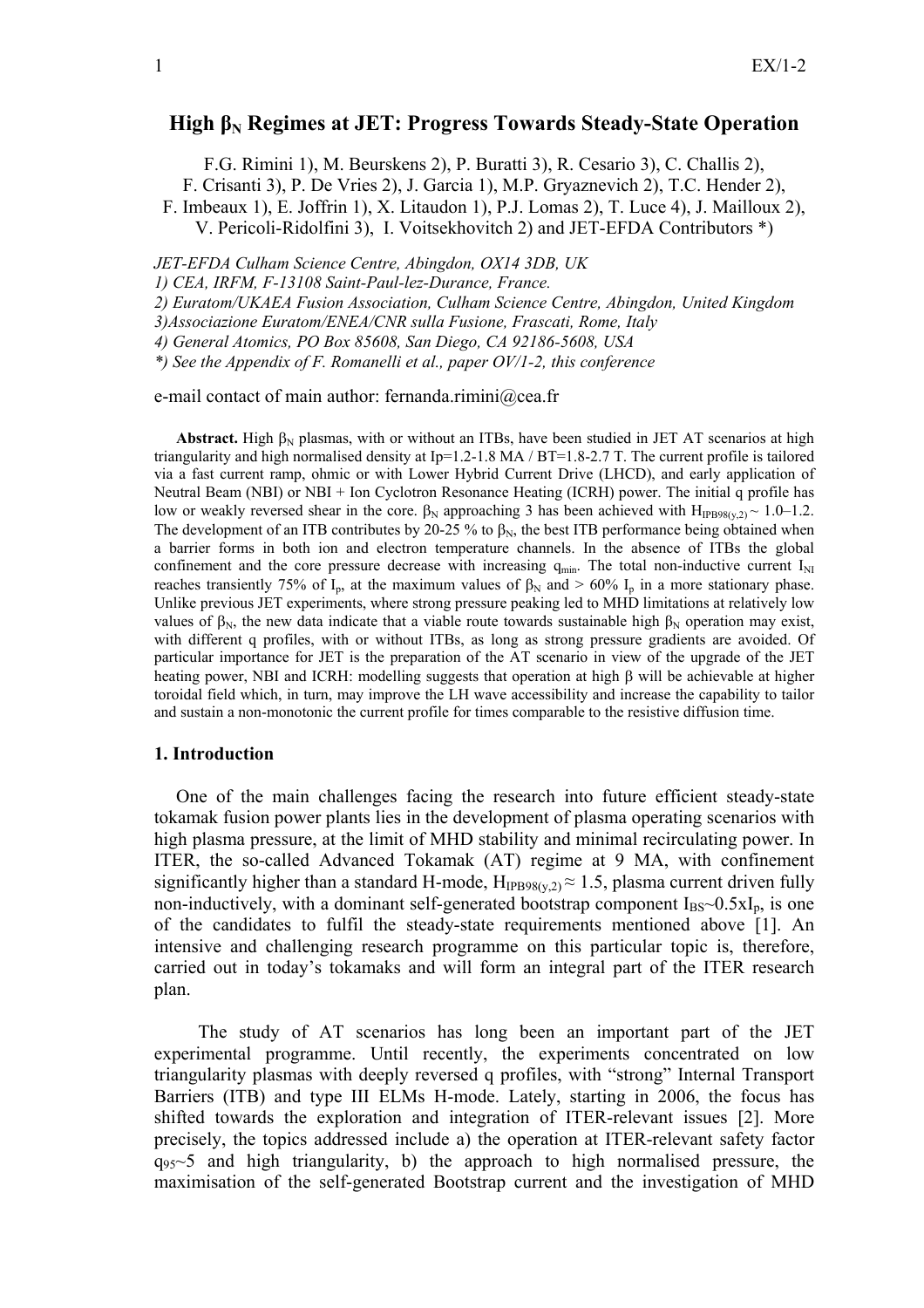stability limits, c) the exploration of ITB physics at higher density and d) the investigation of weakly reversed q profiles and ITBs located at large minor radius. Eventually, the aim is the combination of core and edge conditions appropriate for future implementation of AT scenarios in an all-metal wall environment. In this paper we report on the experimental progress made, on the numerical extrapolation of these scenarios to future JET operation and on how these results can be used to firm up the foundation to predict the performance of AT steady-state scenarios in ITER.

# **2.** The high  $\beta_N$  experiments

All experiments considered here were carried out in the range  $I_p=1.2-1.8$  MA /  $B_T=1.8-2.7$  T, at high triangularity,  $\delta \approx 0.35-0.5$ , and relatively high density,  $n_e \approx 50-$ 80% of the Greenwald density. Plasma current and toroidal field were chosen so as to be close to the value of  $q_{95} \approx 5$ , as foreseen for ITER steady-state operation at  $Q_{\sim}5$ . The current profile is tailored in a *prelude* phase, before the high power heating is applied, via a fast current ramp, ohmic or with Lower Hybrid Current Drive (LHCD), and early application of Neutral Beam (NBI) or NBI + Ion Cyclotron Resonance Heating (ICRH) power. Three experimental lines have been followed, and will be addressed separately: a low toroidal field scenario, typically with no or weak ITBs, to explore the highest  $\beta_N$ domain (section 3), one at higher field, current and density to develop ITB scenarios for exploitation with the ITER-Like Wall (ILW) and the power upgrades (section 4), and a third line specifically aiming at studying the compatibility of ITBs with so-called "grassy" mild ELMs (section 5).

# **3. no-ITB scenario**



*figure 1: overview of the 3 high* β *scenarios, no-ITB ( #70199 ), ITB (#70069) and grassy-ELMs in QDN equilibrium ( #68802)* 

The scenario without ITB ( fig. 1.a ) has been developed up to 1.2 MA/1.8T [3]. Discharges are heated by NBI alone, the actual power being controlled in real-time to achieve and maintain a pre-set value of  $\beta_N$ . The q profile is tailored via the fast ohmic current rise, 0.2-0.4 MA/s, in order to have conditions of low or weakly reversed shear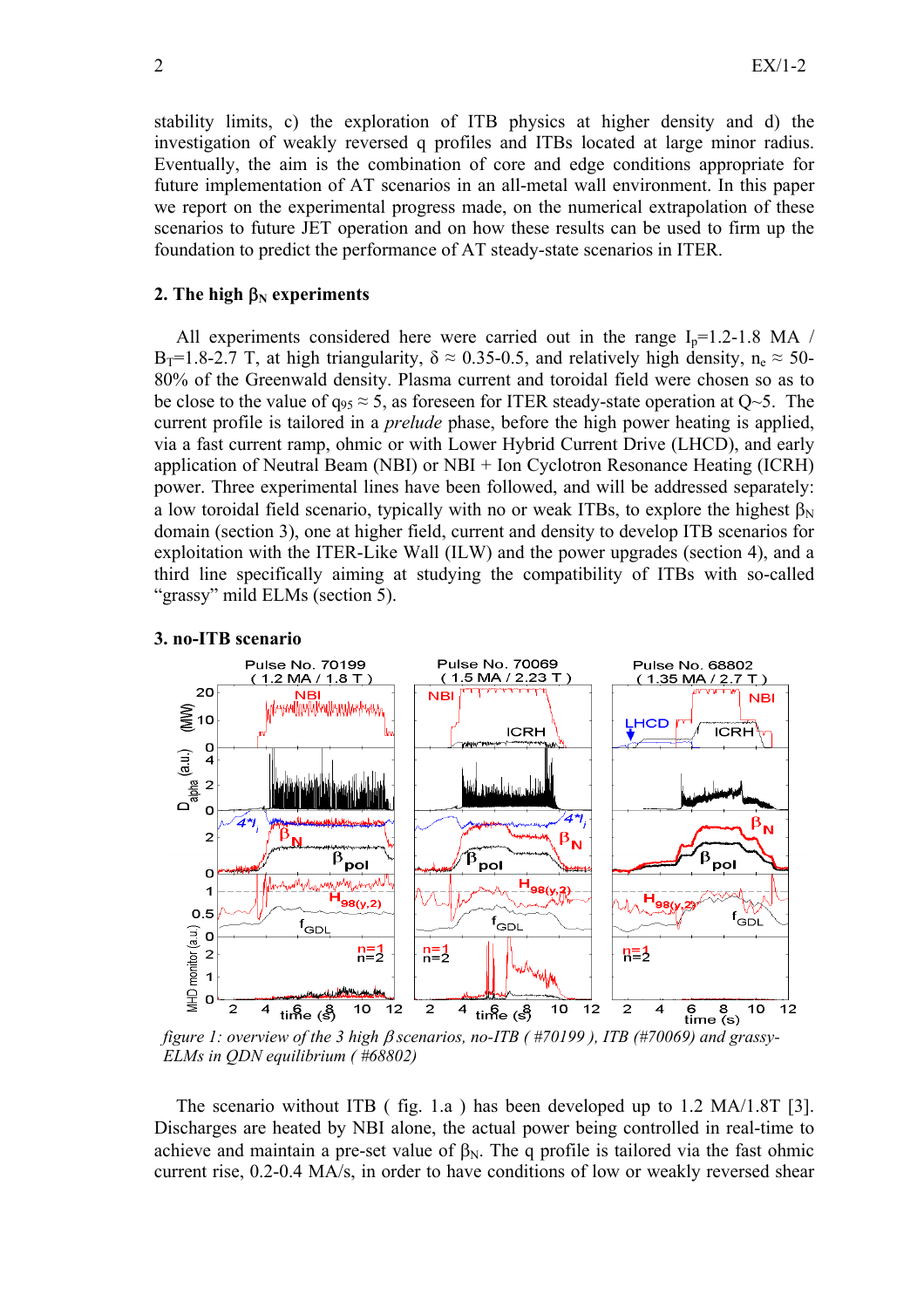in the core and the initial value of  $q_{min}$  can be adjusted by the timing of the NBI application. The experimental q profile is derived by the EFIT magnetic reconstruction code, constrained by Motional Stark Effect (MSE), polarimetric and kinetic measurements and, for the 2008 data, including the information on the appearance and radial position of various types of well identified MHD activity, such as Alfven Cascades (AC),  $q=2$  fishbone activity or  $q=1$  sawteeth. The target q profiles explored range from reversed shear conditions with  $q_{min} \approx 2-3$ , via flat shear with  $q_{min} \approx 2-1.5$ , to monotonic conditions with  $q_{min}$  around and below 1. This range of current profiles not only covers the ITER-relevant cases but also extends, for completeness, towards more extreme cases. It is assumed in the following that the target  $q_{min}$  value can be used as representative of the q profile even during the high β phase, although it is clear that the current profile will evolve and may actually evolve differently according to the time evolution of β. The plasmas are characterised by a type I H-mode edge, with no ELM mitigation being applied, and global confinement up to  $H_{IPB98(v,2)} \approx 1.0$ –1.2 at density corresponding to 50-70% of the Greenwald value. The total normalised pressure reaches  $\beta_N \approx 3$ , sustained for ~18x $\tau_E$ , and  $\beta_N \approx 2.8$  for  $35x\tau_E \approx$  the resistive time  $\tau_R$ . The global and core confinement appear to degrade with increasing  $q_{min}$ , making the access to high  $\beta_N$  more difficult in the high q<sub>min</sub> parameter space (fig. 2).





*figure 2 : normalised confinement*  $H_{IPB98(v,2)}$  *vs. target qmin for both ITB and no-ITB cases* 

*figure 3 : normalised*  $\beta_N$ , averaged over ~2s, *vs. target qmin for both ITB and no-ITB cases* 

Measurements of the plasma response to an applied low level  $n=1$  helical magnetic perturbation are used to probe the proximity to a stability threshold [4]. The threshold for increased plasma response with increasing  $\beta_N$  is attributed to Resonant Field Amplification (RFA) and linked to, although not necessarily equal to, the "no-wall" limit. Discharges are transiently obtained with total β<sub>N</sub> up to 50-70% above the RFA threshold and 20% above it for times comparable to resistive diffusion timescales. The high beta phase is often, but not always, terminated by the appearance of a coherent  $n=1$ mode. At the highest beta values this mode starts with an ideal kink-like (no reconnection) structure; in all cases it evolves into an m=2 tearing mode [5]. Both the measured RFA threshold and the achievable  $\beta$  decrease with increasing  $q_{min}$ , as do the global confinement and the core pressure even in the absence of MHD activity (fig. 3). The behaviour of the measured RFA threshold can be compared to theoretical predictions for the no-wall limit in JET using the MARS-F code [6]: the simulations confirm a link between the RFA threshold and the ideal no-wall limit, with the RFA threshold being, however, systematically lower than the calculated ideal no-wall limit. It is interesting to note that in DIII-D the ideal no-wall limit has also been observed to degrade with increasing q<sub>min</sub> [7]. The challenge of achieving high  $\beta_N$  in the region q<sub>min</sub>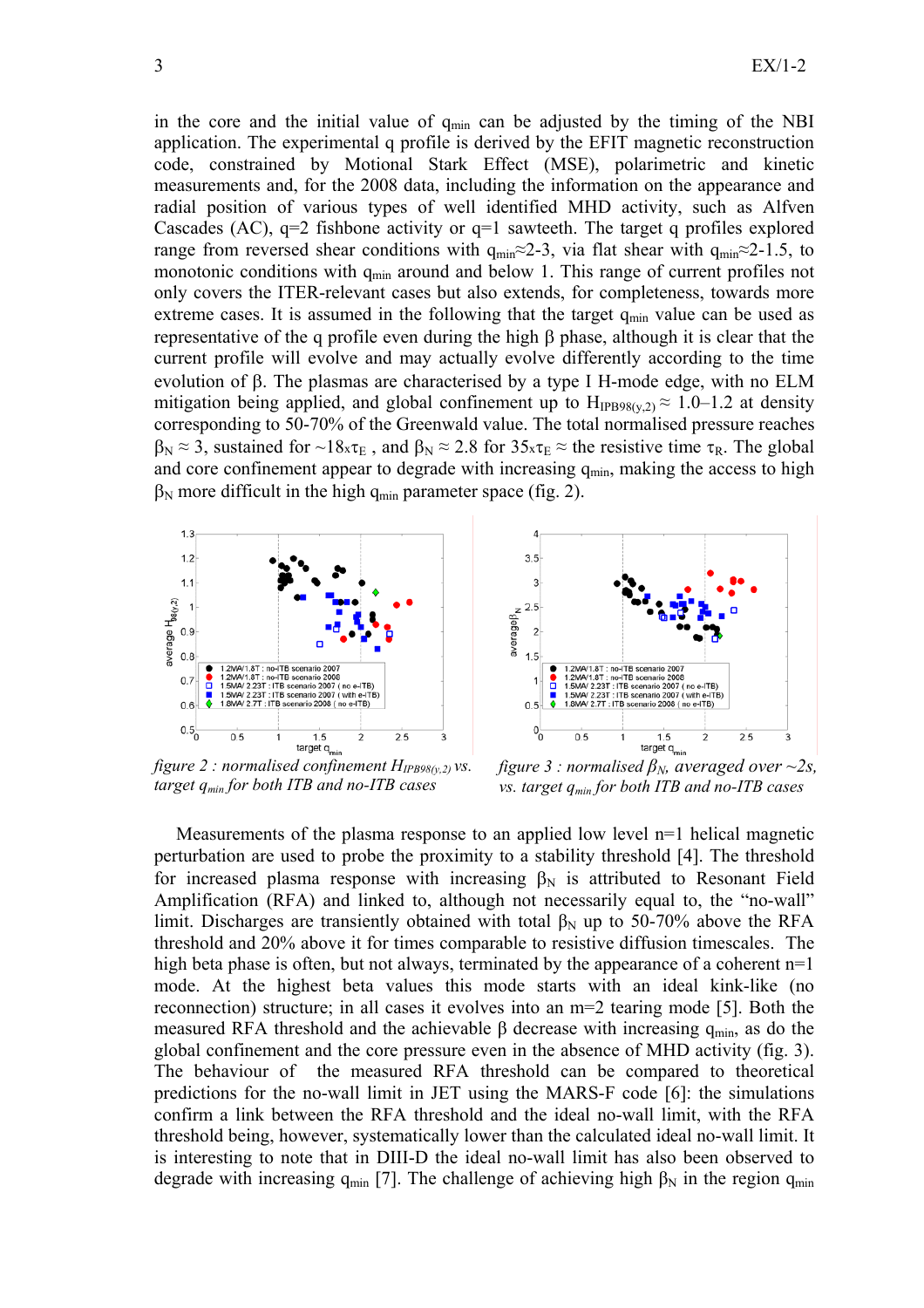$\approx$ 1.5- 2 has recently been tackled by a careful optimisation of the discharge evolution, and consequently of the pressure and current profiles. In this new set of data it has been shown that, starting from  $q_{min} > 2$ , the discharge can *cross*  $q_{min} = 2$  at high  $\beta_N \approx 3$ : the slow evolution of the q profile, even though full non-inductive conditions are not attained, allows increased stability of high  $q_{min}$  domain for several confinement time. In these conditions  $\beta_N$  has been found to exceed, transiently, the RFA threshold by up to 50-70%, significantly more that the 20% expected from the relationship between no-wall limit and RFA threshold. The possibility of RFA well below the no-wall limit and the conditions under which this could happen have been investigated numerically with linear ideal MHD stability codes and appear to be linked to marginally stable current driven modes [4].



*figure 4 : numerical modelling – a) TRANSP interpretative evolution of qo for early vs. late heating pulses and b) GLF23 simulation of ion temperature profiles, with & without ExB shear effect. AC denotes observation of Alfven Grand Cascades* 

Interpretative numerical analysis of the current profile evolution has been carried out with the TRANSP code [8]. In general, although the initial  $q_{min}$  value may be different, the profiles during the high β phase evolve towards conditions with  $q_0 \sim 1$  and positive shear in the plasma core (fig. 4a). The total non-inductive current  $I_{\text{NI}}$  can reach 75% of I<sub>p</sub>, transiently at the maximum values of β<sub>N</sub>, and  $\geq 60\%$  I<sub>p</sub> in a more stationary phase; the thermal Bootstrap current and the beam driven current are equally important components of the total non-inductive current. The contribution of the ion temperature gradient to the bootstrap current driven in the confinement zone, inside  $r/a < 0.8$ , is small compared to the terms due to the electron temperature and density gradients, with the density gradient term dominating only in the few discharges with the leargest density peaking,  $n_{\rm e0}$ / $\langle n_{\rm e} \rangle \sim 1.6$ . This observation suggests that a possible route to increase the bootstrap current in this scenario, which has so far been dominated by ion NBI heating, would be increasing the electron heating and, thus, the electron temperature. Finally, the capability of the theory-based GLF23 transport model to describe thermal transport in the MHD stable phase of these discharges has been assessed. The predictive accuracy is good, within 22%, for both electron and ion temperature (fig. 4b): major discrepancies are observed only in the very core of the plasma, and especially when there are signs of weak ion ITBs. The agreement is worse for the electron temperature, the calculated profiles being generally under-predicted in the gradient region. The GLF23 simulations also highlight the stabilising effect of the ExB rotation shear on ion thermal transport in this high β scenario, while its influence on thermal electron transport is negligible.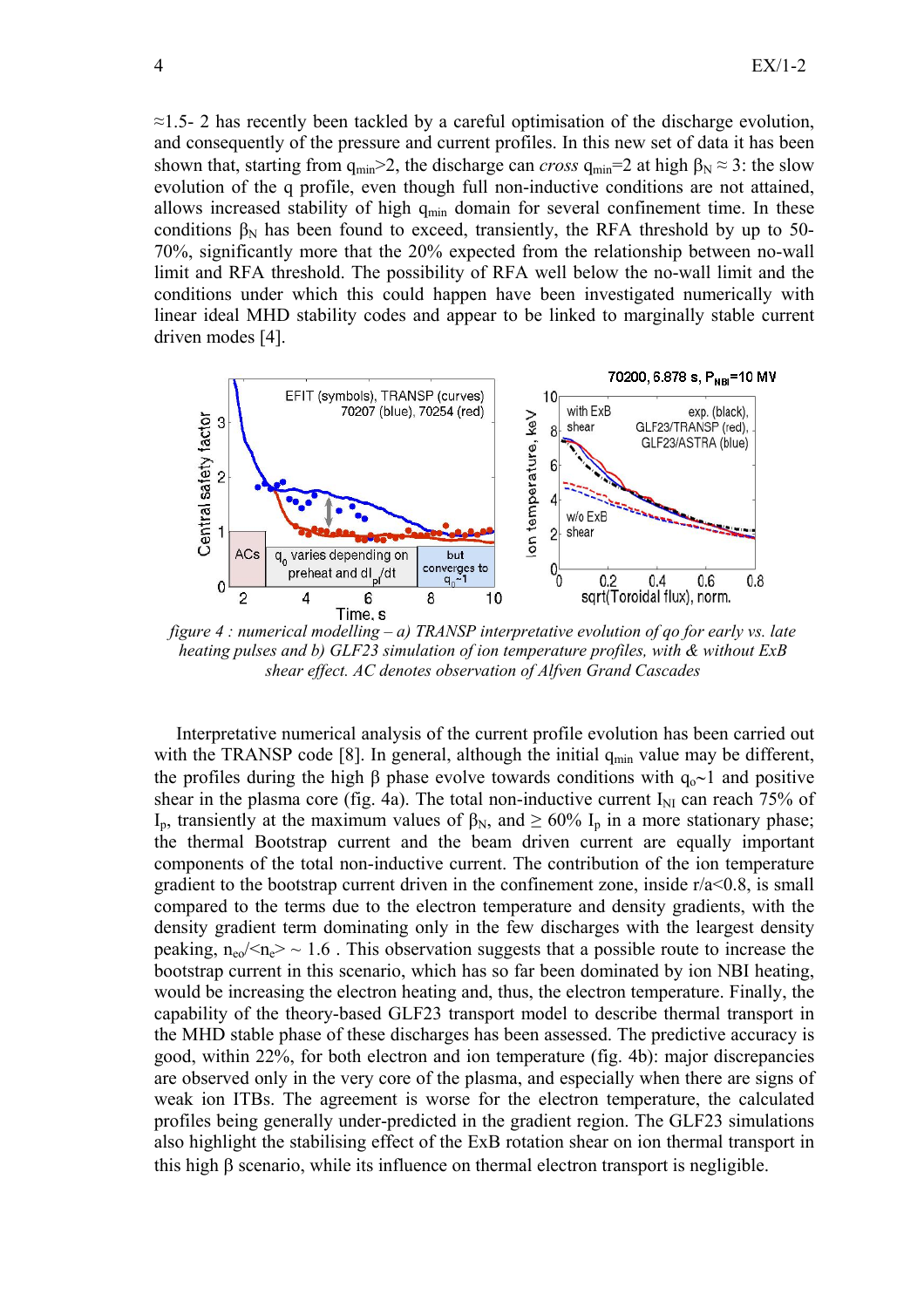#### **4. ITB scenario**

High  $\beta_N$  H-mode plasmas with ITBs have been studied to investigate specifically the viability of AT scenarios based on ITBs located at as large minor radius as compatible with an ELMy edge, r/a > 0.5, to attain confinement  $H_{IPB98(v,2)} \approx 1.5$ , significantly higher than a standard H-mode at similar plasma parameters. The issues of MHD stability and compatibility of core and edge transport barriers in these weak ITB cases have also been addressed.

 The scenario has been explored ( fig. 1b) in 2006/2007 up to 1.5 MA / 2.23 T, heated by a combination of NBI and (H)D ICRH, the latter resonant on the hfs of the magnetic axis [9,10]. In line with the aim of avoiding strong ITBs located at small minor radius the target q profile is characterised by a weakly negative shear in the centre, with  $q_{min}$ between  $\sim$ 1.5 and  $\geq$  2. LHCD is used in some of the discharges to further broaden the current profile but, since accessibility and current drive efficiency are limited at this low toroidal field, the fraction of LHCD absorbed power inside  $\rho \le 0.85$  could be as low as 20%. In this set of data the confinement is in the range  $H_{IPB98(v,2)} \approx 0.9-1.1$ : the development of an ITB is estimated to contribute by 20-25 % to confinement, the best performance being obtained when an ITB forms in both ion and electron temperature channels (fig. 2). The total  $\beta_N$  reaches 2.8 (fig. 3) which, as in the no-ITB case, is consistently  $\sim$  20% above the RFA threshold. A statement on the effect of the ITBs, at large radii, on β stability cannot be made at the moment because the characterisation of the ideal no-wall limit with and without ITBs has not been done in this scenario. However, because of the limitations to the present JET additional heating power, ITBs are needed in this scenario to provide the necessary confinement for  $\beta_N$  to approach the no-wall limit. The highest confinement phase is often, but not always, terminated by the appearance of a continuous n=1 mode, identified as an m=2 tearing mode [5].

 The exploration of AT scenarios with ITBs has been pursued in 2008, at higher values of plasma current and toroidal field of 1.8 MA / 2.7 T (fig. 5). This development targets specifically conditions where the forthcoming JET additional power upgrade, ICRH and NBI [11], will provide the means to achieve high  $\beta_N$  as well as higher density, relevant for operation in JET with an all-metal wall [12]. Another advantage of going to higher toroidal field, provided the density does not increase more than proportionally to the plasma current, could be an improvement in the LH wave accessibility resulting in increased capability to sustain a weakly reversed shear profile for times comparable to the resistive diffusion time. In designing these experiments the experience from both the no-ITB and the ITB scenarios in 2006/2007 has been invaluable; elements have been incorporated, in addition, from other experiments like the studies on inter-ELM heat load mitigation by impurity injection in AT scenarios [13]. To ensure the optimal power handling in the ITER-like Wall phase, 2010 and beyond, the magnetic configuration in the 2008 experiment has been adapted so that the Outer Strike Point lies on the specific divertor tile which will be solid tungsten once the ITER-like Wall is installed. In addition, to minimise the NBI shine-through and, thus, limit the power deposited on the Innerwall tiles, the density has been increased in the *prelude* phase of the scenario. This is a delicate balancing act between decreasing shinethrough losses whilst keeping a relatively low resistivity and current tailoring capability; experimentally, a suitable current profile has been achieved up to  $n_e$ ~1.5x10<sup>19</sup> m<sup>-3</sup>, as compared to  $n_e$  -0.8-1.2x10<sup>19</sup> m<sup>-3</sup> in previous experiments, by optimising the plasma current ramp-up rate in a purely ohmic *prelude*. The target current profile has typically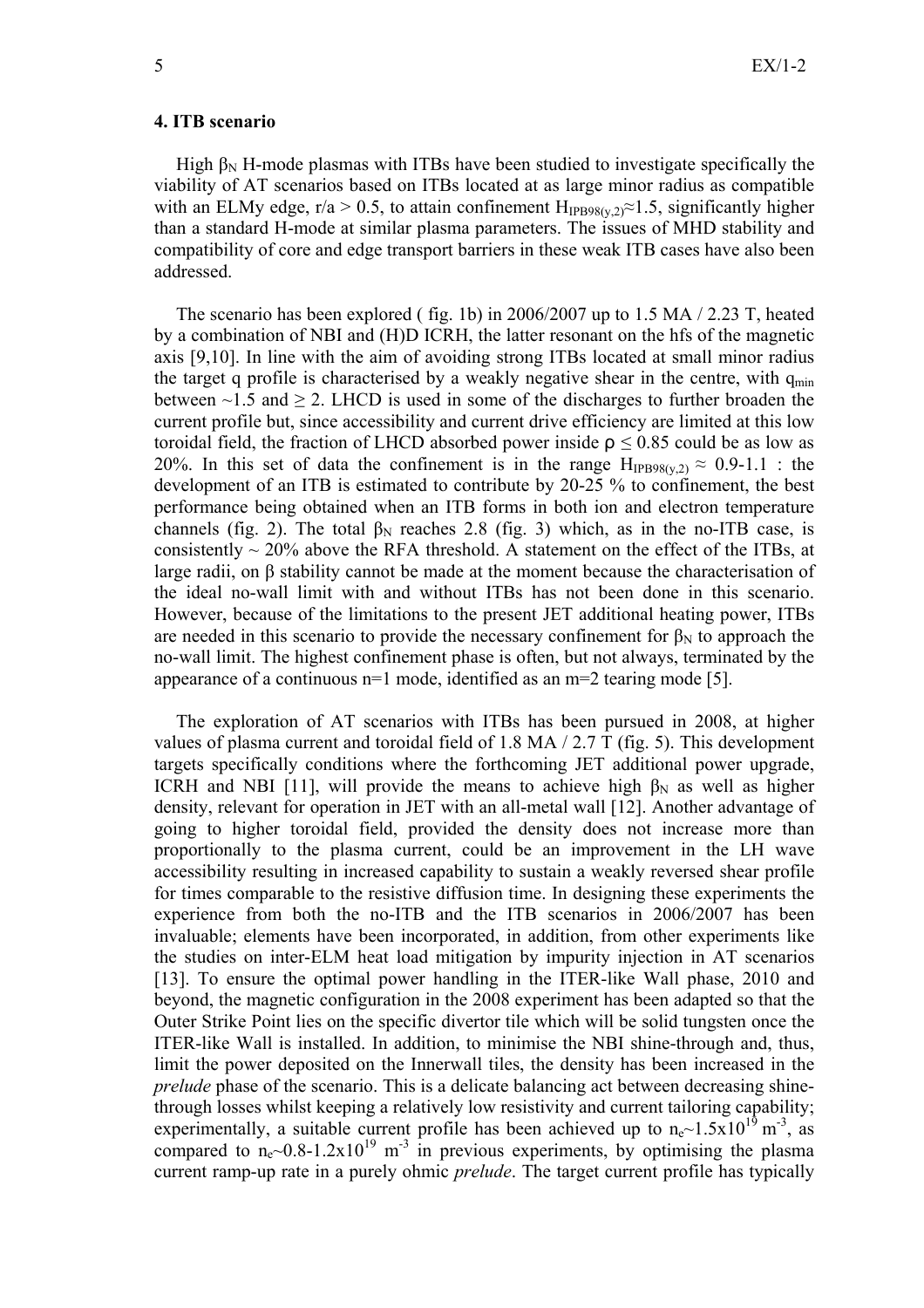

weakly reversed/flat core shear with  $q_{min}$ ~1.5-2, as judged particularly interesting on the basis of the recent studies of stability and confinement at high  $β<sub>N</sub>$  reported above.

The main thrust on this scenario is planned for the end of 2008, but preliminary 2008 experiments yield already a good baseline confinement  $H_{IPB98(y,2)} \approx 1$ , rising to ~1.2 when a weak ion-ITB is triggered at midradius, with 20 MW of NBI power but only  $\sim$ 2 MW of ICRH and LHCD power respectively. The density in the high power phase increases up to  $n_e$  -4.8x10<sup>19</sup> m<sup>-3</sup>, corresponding to roughly 60% of the Greenwald density. The total beta reaches  $\beta_N \approx 2.5$  with  $\beta_p$ 

 $\approx$  1.4; the high beta phase lasts 2s ~ 10 $x\tau_E$  but the current profile evolves, though slowly, throughout this period. In the discharges reaching the highest beta a burst of n=1 MHD activity is observed around the time of the ITB collapse and termination of the  $H_{IPB98(v,2)}$ > 1 phase. The nature of this activity is still under investigation, but it should be noted that at this time  $\beta_N$  is approaching the estimated no-wall limit 4 x l<sub>i</sub>. Care is taken, in these discharges, to optimise the edge pedestal conditions so as to achieve the best compromise between good pedestal confinement and minimum interference with the ITBs. As a new feature of the scenario, use is made of rapid varying radial field, the so called VS-kicks, as an ELM pacing actuator to minimise the length of the initial ELMfree phase, at the application of the high power, and the potentially deleterious effects of a first large ELM [13,14]. In parallel, experiments are continuing on mitigation of inter-ELM heat load via injection of extrinsic impurities ( Neon, Nitrogen ) following the promising results obtained in 2007 [13].

Simulations with the Cronos code [15], computing the time evolution of the ohmic and non-inductive components of the current profile on the basis of the measured plasma temperature and density profiles, indicate that of the ~1.8MA of total plasma current up to 0.6 MA are accounted for by bootstrap current, ~0.4 MA are driven by NBCD and  $\sim 0.15$  MA are driven by LHCD (fig. 6). The LH wave, launched in the specific discharge modelled with a spectrum peaked at  $n_{\ell}=1.8$ , is deposited around mid-radius : the wave becomes less accessible with increasing density during the pulse, and the simulation indicates that the



*figure 6: CRONOS simulation of total, Bootstrap, NBCD and LH current density profiles for Pulse No. 72835 t=6.2s* 

contribution of LH to the non-inductive driven current decreases throughout the pulse.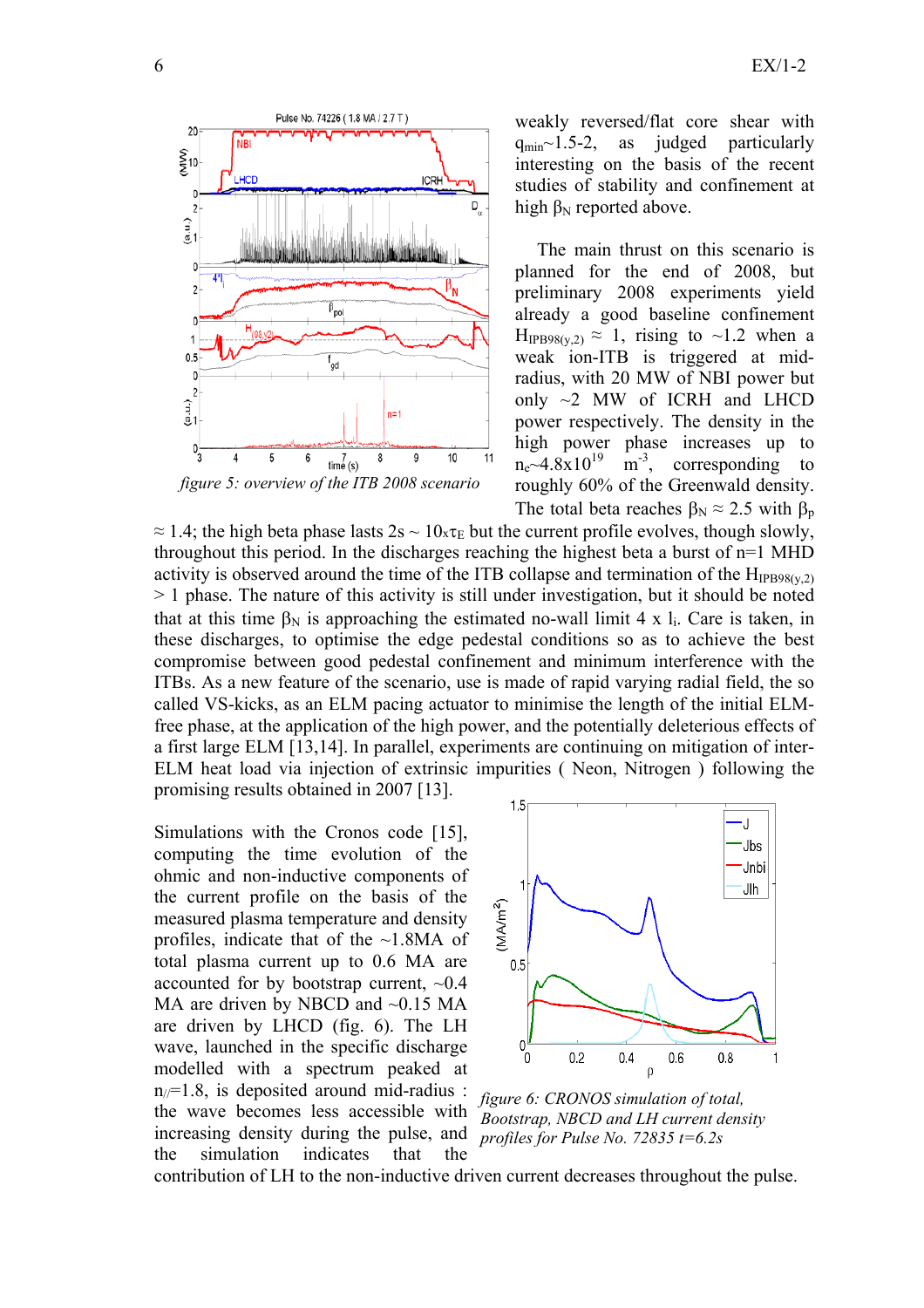### **5.** *grassy* **ELMs scenario**

In parallel to the "active" ELM mitigation methods described in section 4, an experimental line on "passive" ELM mitigation has also been pursued, in Quasi-Double-Null equilibria at 1.2- 1.5 MA / 2.3-2.7 T (fig. 1c) , to study specifically the compatibility of ITBs with so-called *grassy* mild ELMs conditions [16]. The interest of such regimes of small grassy ELMs is in their potential to combine good core and pedestal confinement at high density with acceptably small ELM losses. In an earlier set of experiments, in 2003/2004, mild *grassy* ELMs had been observed at high  $\beta_{pol}$  in Quasi Double-Null (QDN) equilibria with high  $l_i$ , in the range typical of baseline Hmodes, and high  $q_{95} \sim 7$  plasmas but not in similar  $\beta_{pol}$  Single-Null (SN) low l<sub>i</sub> discharges. In 2006/2007 the low  $l_i$  database was extended to QDN configurations and an extensive  $q_{95}$  scan was carried out down to the AT-relevant range of  $q_{95}$ ~5. In this new set of discharges when  $β_{pol} > 1.6$ , a transition is observed from clear type I ELMs to *grassy* ELMs, with features decorrelated with stored energy or pedestal temperature losses. *Grassy* ELMs are observed at  $q_{95}$  as low as 5.8 and high edge collisionality, but not at the highest current values, where  $β_{pol}$  only reaches 1.5 with the available NBI+ICRH power. In this set of discharges the target current profile, tailored via an LHCD assisted *prelude*, is weakly reversed in the core with  $q_{min} \approx 2$ . For the first time at JET mild ELMs conditions have been combined with an ion-ITB located at mid-radius r/a  $\approx$  0.5, while there is no obvious sign of electron ITBs. The total  $\beta_N$  approaches 2.6, but the global confinement corresponds only to  $H_{IPB98(v,2)} \sim 0.8$ . This could be consistent with the observation, in the other high  $\beta$  scenarios considered in this paper, of confinement degradation with increasing  $q_{min}$  and limited performance when only ion-ITBs are observed. In addition, strong recycling in this particular QDN equilibrium may have an important negative effect on pedestal confinement.

### **6. what next ?**

The experimental results described in this paper form the basis on which the research on Advanced Tokamak scenarios will be built at JET in the forthcoming years. A significant upgrade of the NBI power up to 35MW/20s together with the addition of  $\sim$ 10-15 MW of ICRH power, delivered by both conventional and ITER-like antennas, will result in power well in excess of 40 MW to be available for times comparable to the resistive diffusion timescales [11]. This extra power opens the route on JET to optimisation of the actual fusion performance of Advanced Tokamak scenarios, and not just of the normalised parameters. Unlike previous JET experiments, where strong pressure peaking led to MHD limitations at relatively low values of  $\beta_N$ , the new data presented above indicate that a viable route towards sustainable high  $\beta_N$  operation may exist, with different q profiles, with or without ITBs, as long as strong pressure gradients are avoided. The choice of q profiles, as expected, is crucial for both confinement and stability at high  $\beta_N$ . Avoiding the q<sub>min</sub>=2 surface is, in general, advantageous for stability while the baseline confinement, without ITBs, is more interesting at  $q_{min}$  1.5 and lower. For ITB scenarios weakly reversed/flat shear in a region covering at least half of the minor radius should be privileged. The additional ingredient of ELM mitigation via approach to QDNX equilibria could, also, be included in the scenario, although it is more difficult to see how such equilibria could be safely accommodated at high power in the all-metal ITER-Like Wall (ILW) environment. Essential for operation with the ILW will also be the minimisation of NBI shine-through